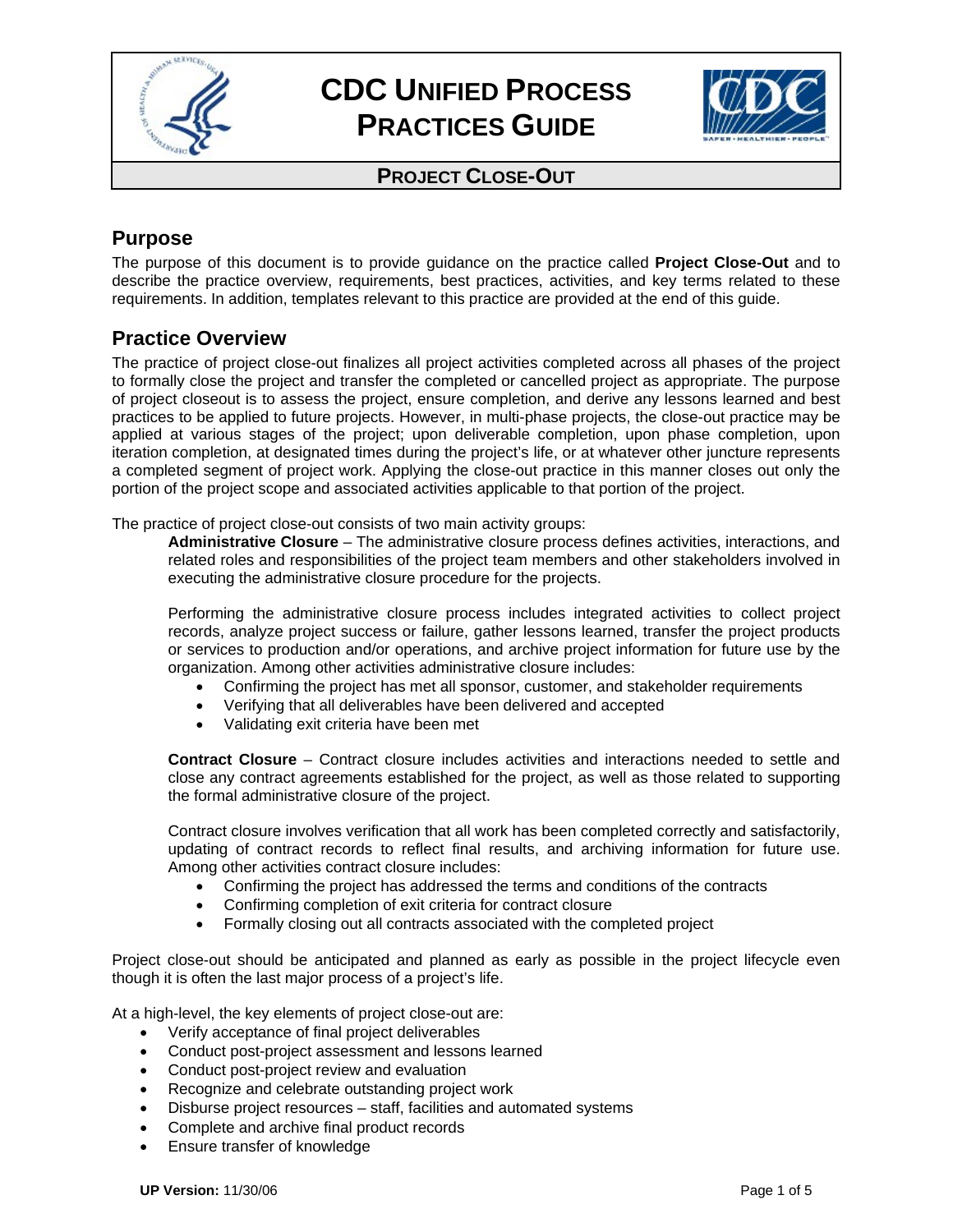



### **PROJECT CLOSE-OUT**

#### Verify Acceptance of Final Project Deliverables

The first step of the close-out process is the customer's acceptance of the final deliverables of the project. This is a critical and important step, because it signifies that the customer agrees that the scope of the project and its deliverables are complete and were delivered as agreed upon by all parties. Acceptance is based upon the success criteria defined in the initiating and planning phases of the project. This acceptance should be formal, meaning that physical sign-offs should be obtained by the customer, project sponsor, and the project steering committee, as appropriate.

## **Conduct Post-Project Assessment and Lessons Learned**

In addition to communicating the closure of a project in writing, it is also advisable to have a mechanism for group review & assessment of the project. Lessons learned should draw on both positive experiences– good ideas that improve project efficiency or save money, and negative experiences– lessons learned only after an undesirable outcome has already occurred. Lessons learned sessions are a valuable closure mechanism for team members, regardless of the project's outcome.

The lessons learned session is typically a meeting that includes:

- Project team
- Stakeholder representation including external project oversight, auditors, and/or QA
- Executive management
- Maintenance and operations staff
- Project support staff

Participants in lessons learned sessions typically discuss questions similar to the following:

- Did the delivered product meet the specified requirements and goals of the project?
- Was the customer satisfied with the end product(s)? If not, why not?
- Where costs budgets met? If not, why not?
- Was the schedule met? If not, why not?
- Were risks identified and mitigated? If not, why not?
- Did the project management methodology work? If not, why not?
- What could be done to improve the process?
- What bottlenecks or hurdles were experienced that impacted the project?
- What procedures should be implemented in future projects?
- What can be done in future projects to facilitate success?
- What changes would assist in speeding up future projects while increasing communication?

Lessons learned and comments regarding project assessment should be documented, presented, and openly discussed with the intent of eliminating the occurrence of avoidable issues on future projects.

#### **Conduct Post-Project Review and Evaluation**

A post-project review provides a record of the history of a project. It provides written documentation of the planned and actual budget, the baseline and actual schedule, and documents recommendations for other projects of similar size and scope.

The table of contents should include the following items:

- Project organization including staffing and skills
- Schedules, WBS
- Successful risk assessment and mitigation techniques, e.g. what risks occurred and what techniques were used to mitigate these risks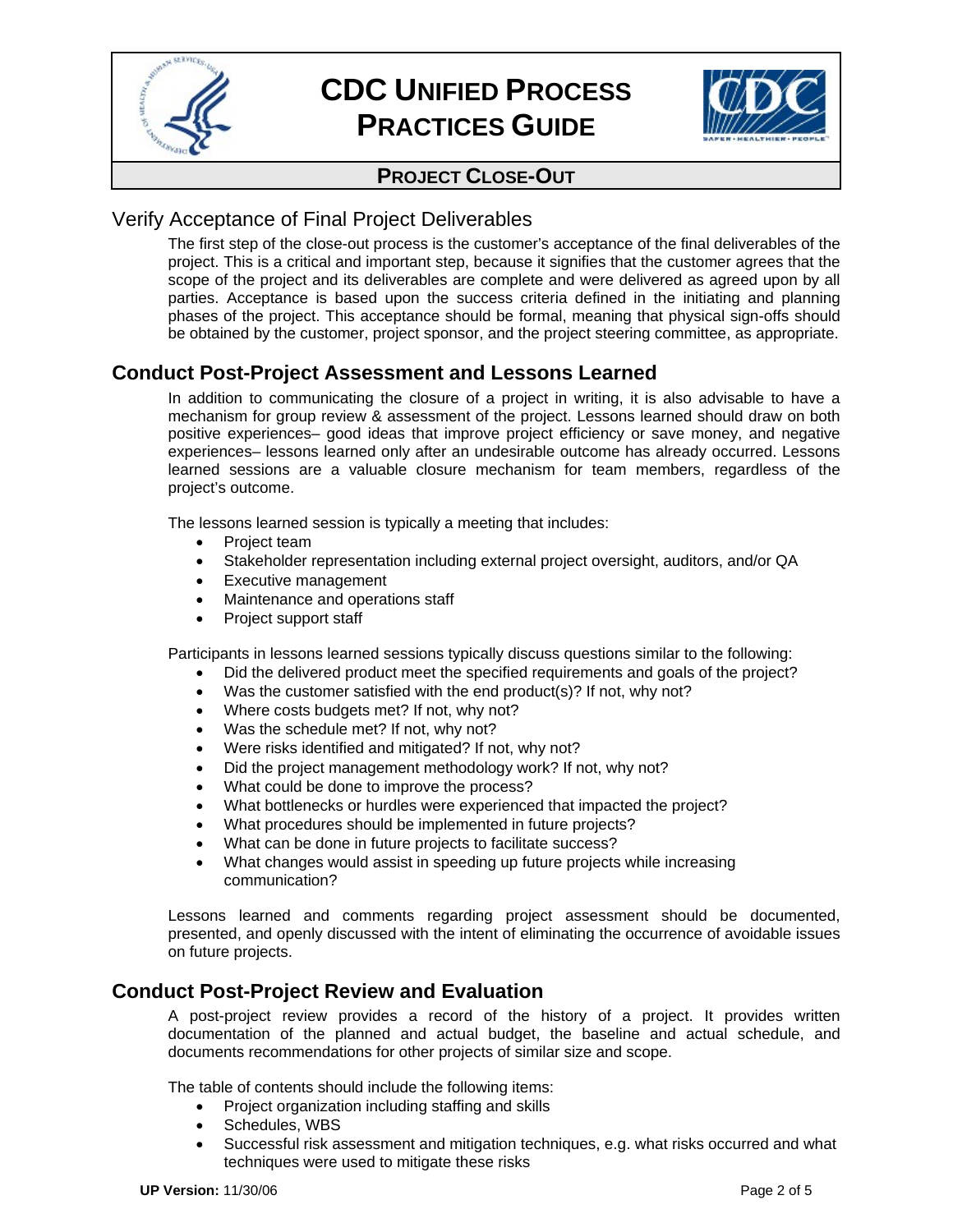



## **PROJECT CLOSE-OUT**

- Processes used for configuration management and quality assurance
- General techniques used for project communication
- General techniques for managing customer expectations
- Short-tem success factors and how they were met
- Financial data
- Culture or environment
- Lessons learned
- Recommendations to future project managers

Be certain to identify in the report the project successes, problems on the project, and new ideas that were successful on the project. Make recommendations on how these processes might be adapted for other projects.

Share the project's success with other organizations. In the same way that problem identifications can lead to improvements, successes must be shared so they can be repeated. Where possible, successes should be translated into procedures that will be followed by future projects.

## **Recognize and Celebrate Outstanding Project Work**

Celebrating the success of completing a project with positive reinforcement can be extremely rewarding for project teams. When a project is completed successfully, be certain to provide some kind of recognition to the team. If individuals are singled out for significant achievements, do not forget to recognize the entire team as well.

Management may also want to express recognition of a successful team effort by praising the team at a key meeting or a large gathering of staff. People are proud to have senior management's appreciation openly expressed, and such recognition is a motivation to other projects to be successful.

#### **Complete and Archiving Final Project Records**

Historic project data is an important source of information to help improve future projects. All records, both electronic and hard copy should be stored according to record retention guidelines. The technical records will be turned over to the personnel responsible for maintenance and operation of the system or program after it has been deployed. The project archive includes a description of the files being stored, the application used to create the archived materials, the location where they are stored, and a point of contact for further information. Typically, at a minimum, the following project data is archived:

- Project Charter
- Project Plan
- Project Management Control Documents
	- o Correspondence
	- o Meeting notes
	- o Relevant meeting notes
	- o Status reports
	- o Contract files
- Technical Documents
- All Checklists
- Information that had been placed under configuration control
- Lessons Learned
- Post-project Review/evaluation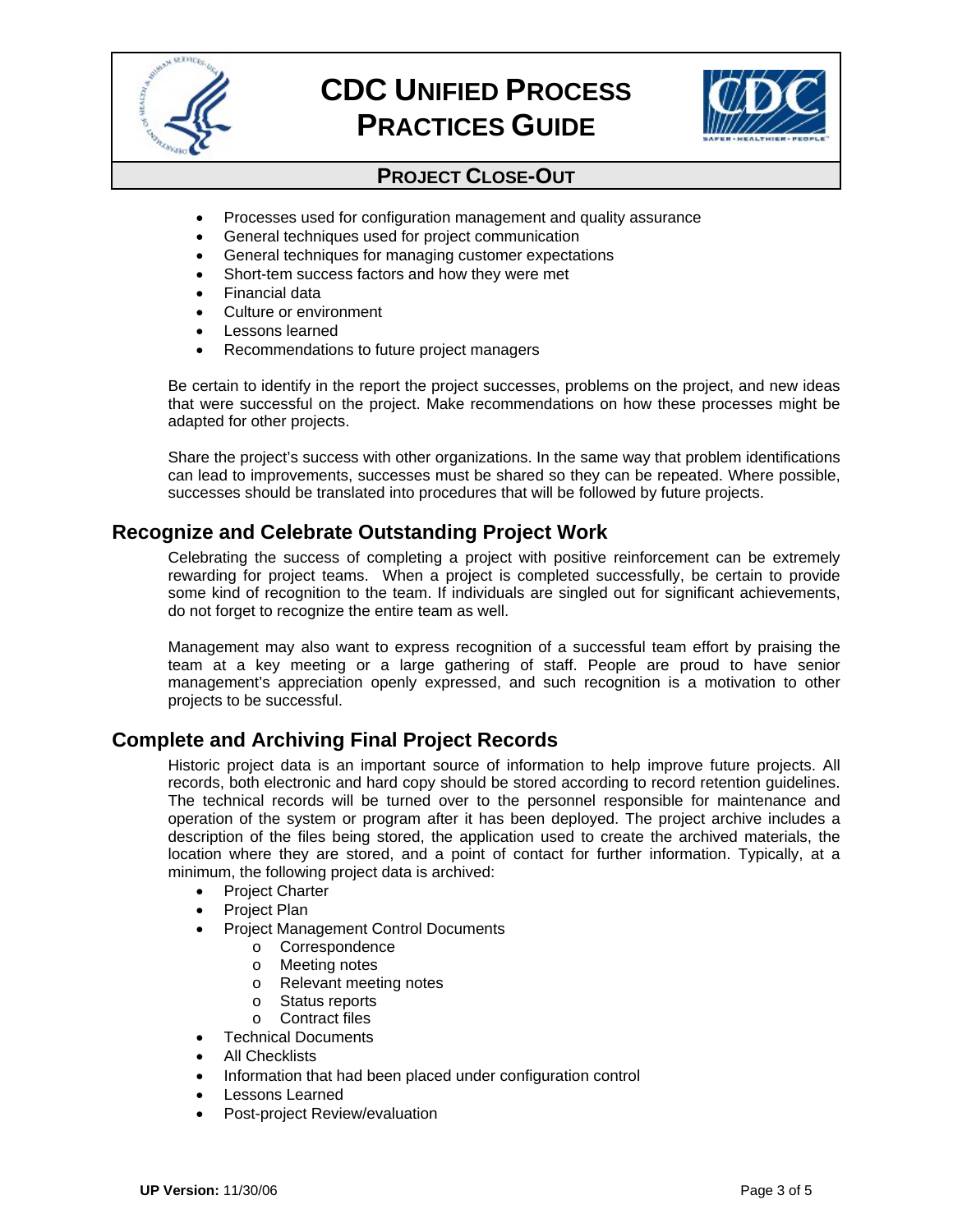



## **PROJECT CLOSE-OUT**

## **Ensure Transfer of Knowledge**

Once all the project information has been accumulated plan for knowledge transfer where appropriate to those who will be responsible for continued operations. Involve the project participants in the hand-off of responsibility.

## **Best Practices**

The following approaches are recommended best practice to project close-out:

- **Involve Stakeholders** Involve all project participants and stakeholders in the close-out process.
- **Use a Checklist** Review the close-out checklist template to make sure all key items have been completed.
- **Solicit Feedback** Conduct a post-project survey to solicit feedback on the project from the project team, customers, and stakeholders who were well-acquainted with the management of the project.
- **Identify Lessons Learned**  Convene a lessons learned session to promote the success of future projects.
- **Archive Data** Archive all project data in a central repository. Include best practices, lessons learned, and any other relevant project documentation. Formal data archives should be stored in compliance with US National Archives and Records Administration (NARA) regulations.
- **Celebrate** Celebrate and reward project success.
- **Phased Close-Out** The project closing process is generally phased over a period of time, rather than being a single event. Depending on the project type, project close out can begin as deliverables are completed, iterations/phases closed, or at the end of the project. The project manager must ensure that the sponsor and steering committee understand and support the project closing process to reduce final project implementation risks.
- **Manage Resources** The project manager may face requests to release staff from the project team before all project closing tasks are finished. The project manager should anticipate these requests, considering both project goals and staff capabilities.
- **Confidentiality** Upon closing subcontractor contracts, consider the confidentiality of the contracts before potentially sharing with the client.

## **Practice Activities**

- Convene a meeting with project leadership, project managers and appropriate team members
- Discuss activities on the closeout checklist
- Assign leads to relevant activities to make sure the closeout activity is completed
- Conduct a post-project survey
- Compile a close-out report showing final status of deliverables, issues, changes, risks, costs, etc.
- Consider rolling unresolved issues and changes into the next phase of the project or into a new project
- Obtain final, formal approvals on deliverables
- Conduct formal contract close-out
- Conduct formal administrative closure
- Remove sensitive information from computers and project work areas
- Return borrowed equipment
- Perform configuration audit
- Reassign remaining project staff to other assignments
- Conduct project audit
- Conduct post-project training for project team, customers, and/or operations team
- Regulatory close-out requirements
- Conduct lessons learned review meeting
- Conduct a client wrap-up meeting or project close-out meeting